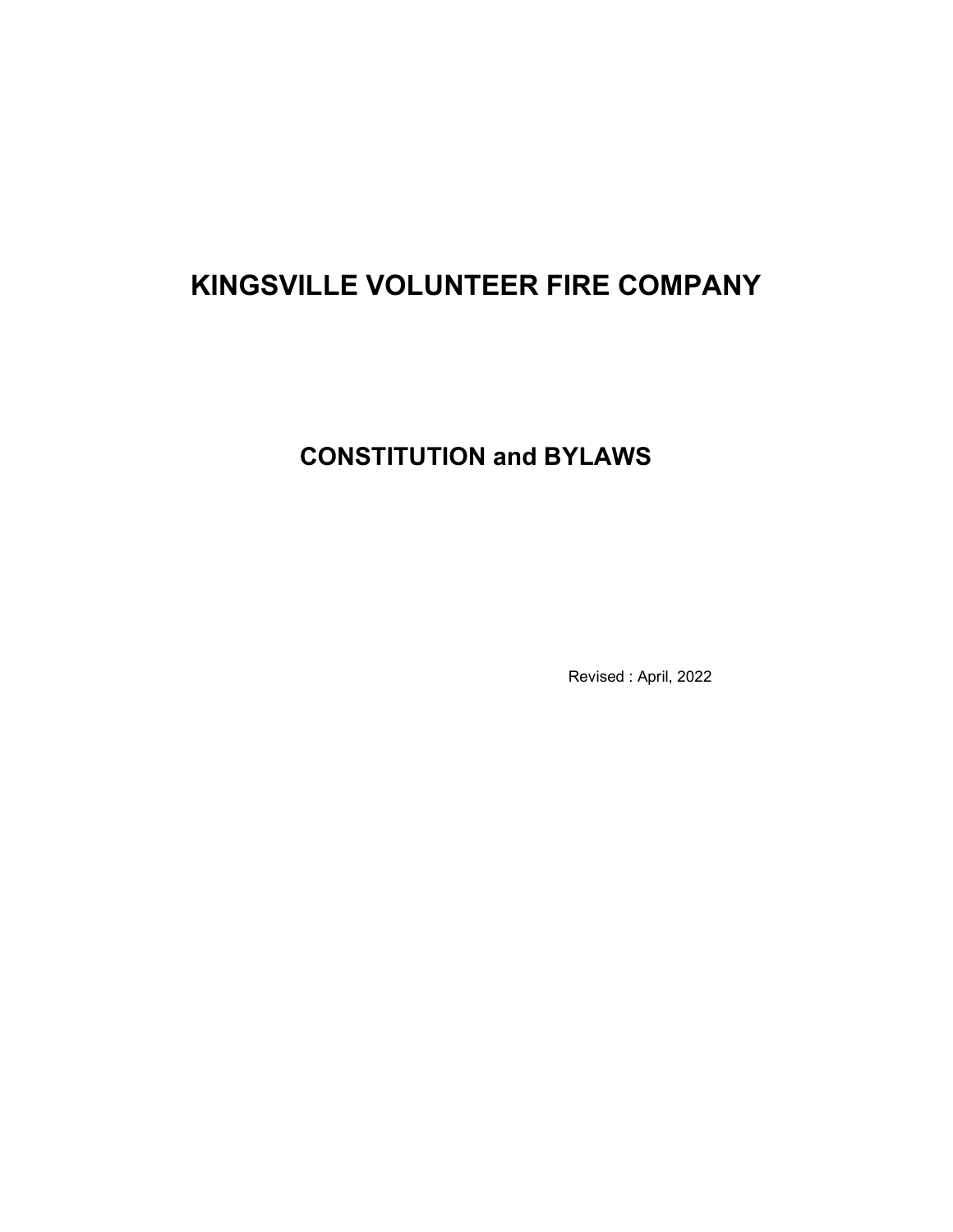# **CONSTITUTION**

# ARTICLE I: Title and Organizational Objectives

#### SECTION 1: Name of Organization

The organization shall be known as the "KINGSVILLE VOLUNTEER FIRE COMPANY, INCORPORATED," of Kingsville Maryland, a non-profit, non-stock corporation of the State of Maryland, pursuant to the laws thereof, and shall be referred to hereafter as the "Company."

## SECTION 2: Composition

The Company shall be composed of such persons as are now, or may be hereafter, elected members under such rules and regulations as may be adopted for that purpose.

#### SECTION 3: Objectives

The objectives of the Company shall be:

- A. To preserve and protect life and property from, and during, any fire, accident, disaster or medical emergency that may occur in the community of Kingsville and surrounding areas.
- B. To cooperate with emergency services of other communities for the mutual benefit and protection of the area.
- C. To assist in educating the citizens of the area in safety and fire protection.

#### SECTION 4: Certification of Non-Discrimination

Discrimination based on race, color, creed, sex, age, national origin, mar ital status, sexual orientation, political or religious opinion or affiliation, or physical or mental challenge is prohibited by Kingsville Volunteer Fire Company.

# ARTICLE II: Meetings

#### SECTION 1: Business Meetings

The Company shall hold meetings on the first and third Monday nights of each month at the Fire House or as the Board of Directors shall specify, and the meetings are to be called to order at 7:30 PM or as the Board of Directors shall specify. Business meetings may be cancelled or postponed due to inclement weather or other circumstances. Members are to be notified by email.

#### SECTION 2: Installation of Officers

The Company shall hold an annual ceremony to install the officers and to present the Annual Report. The Board of Directors shall specify the time and place.

#### SECTION 3: Special Meetings

Special meetings of the membership may be called by the President or by the Board of Directors whenever it is decided that such a meeting is advisable. A Special Meeting shall be called by the President if requested by thirty (30) or more Fire, EMS, Associate, Active Life or Active Honorary members. A notification of any special meeting shall be transmitted by the Corresponding Secretary to all membership types listed above and shall specify the business to be transacted at that meeting.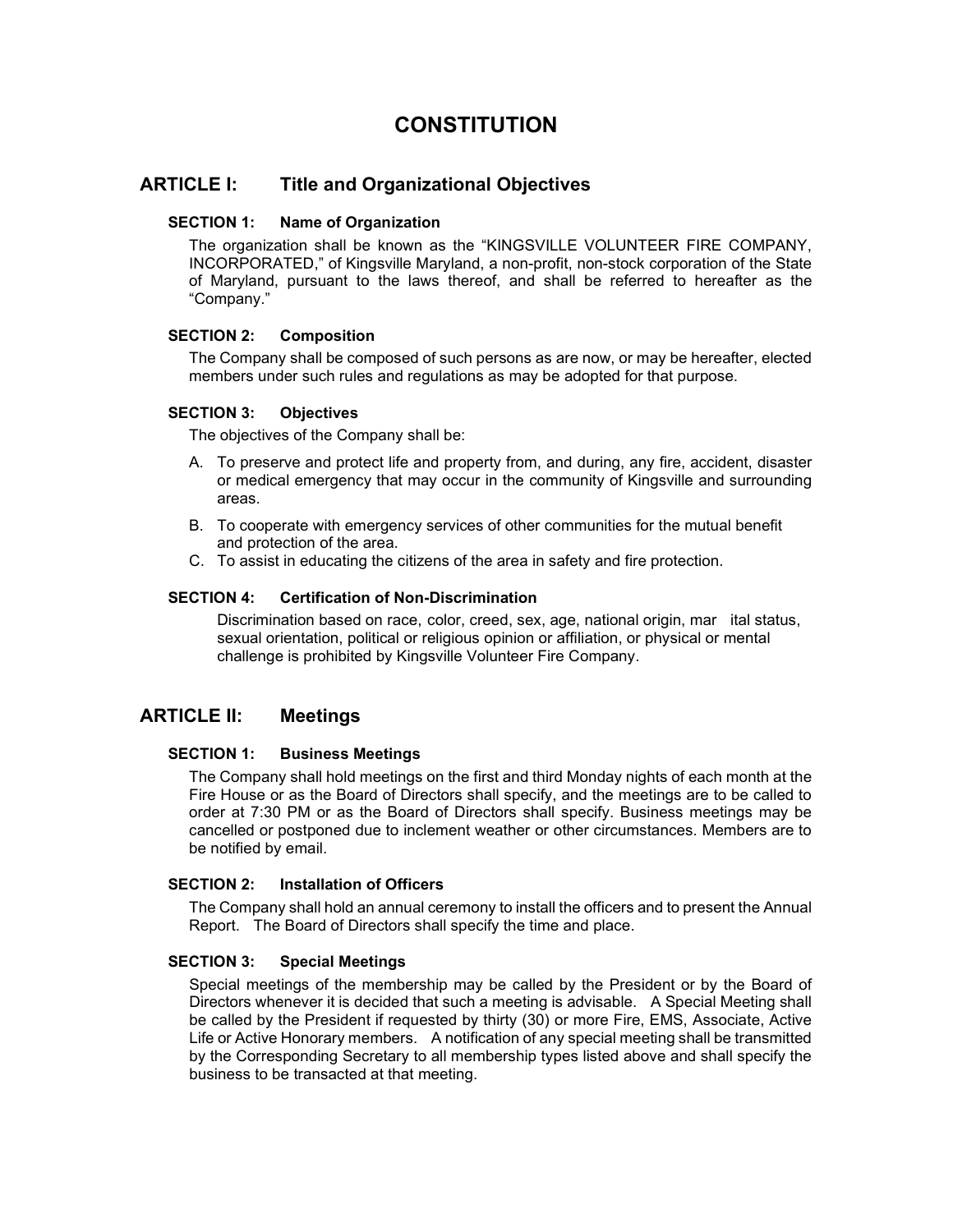## SECTION 4: Holidays

If the date of any meeting should fall on a National or State holiday, that meeting shall be considered canceled and the business carried over until the next meeting night, unless the Company votes otherwise or as the Board of Directors shall specify.

## SECTION 5: Company Business

All members except probationary, trainee and members suspended from the Company are entitled to vote at regular and specially called Company business meetings. (See Constitution Article III, Section 5 for requirements to vote in Company elections).

## SECTION 6: Power of Members

The general membership has the final authority on all issues except those specified by other provisions of the Constitution and/or Bylaws.

# ARTICLE III: Election of Officers

## SECTION 1: Company Officers

The elected Company Officers shall serve for a one-year term starting on January 1, and ending on December 31 except as noted below.

## A. The Administrative Officers-Elected for one year term

- 1. President
- 2. Vice President
- 3. Recording Secretary
- 4. Corresponding Secretary
- 5. Treasurer
- 6. Sergeant At Arms
- 7. Chaplain (appointed by the President)

## B. Operational officers- Elected for one year term (Effective 1/1/2016)

- 1. Captain (1)
- 2. Senior Fire Lieutenant (1)
- 3. 1<sup>st</sup> Fire Lieutenants (3)
- 4. 2nd Fire Lieutenants (4)
- 5. 1st EMS Lieutenant (1)
- 6.  $2^{nd}$  EMS Lieutenants (2)

All Fire line and EMS Officers must meet the minimum requirements as stated by the BCVFA by-laws and any additional requirements as stated in the KVFC by-laws.

## C. The Engineers appointed by the Captain

- 1. Engineer
- 2. Assistant Engineer(s)

#### D. Qualifications for President and Vice President

 1. The President and Vice President must be a member of the Kingsville Volunteer Fire Company for at least five years prior to being elected to these offices.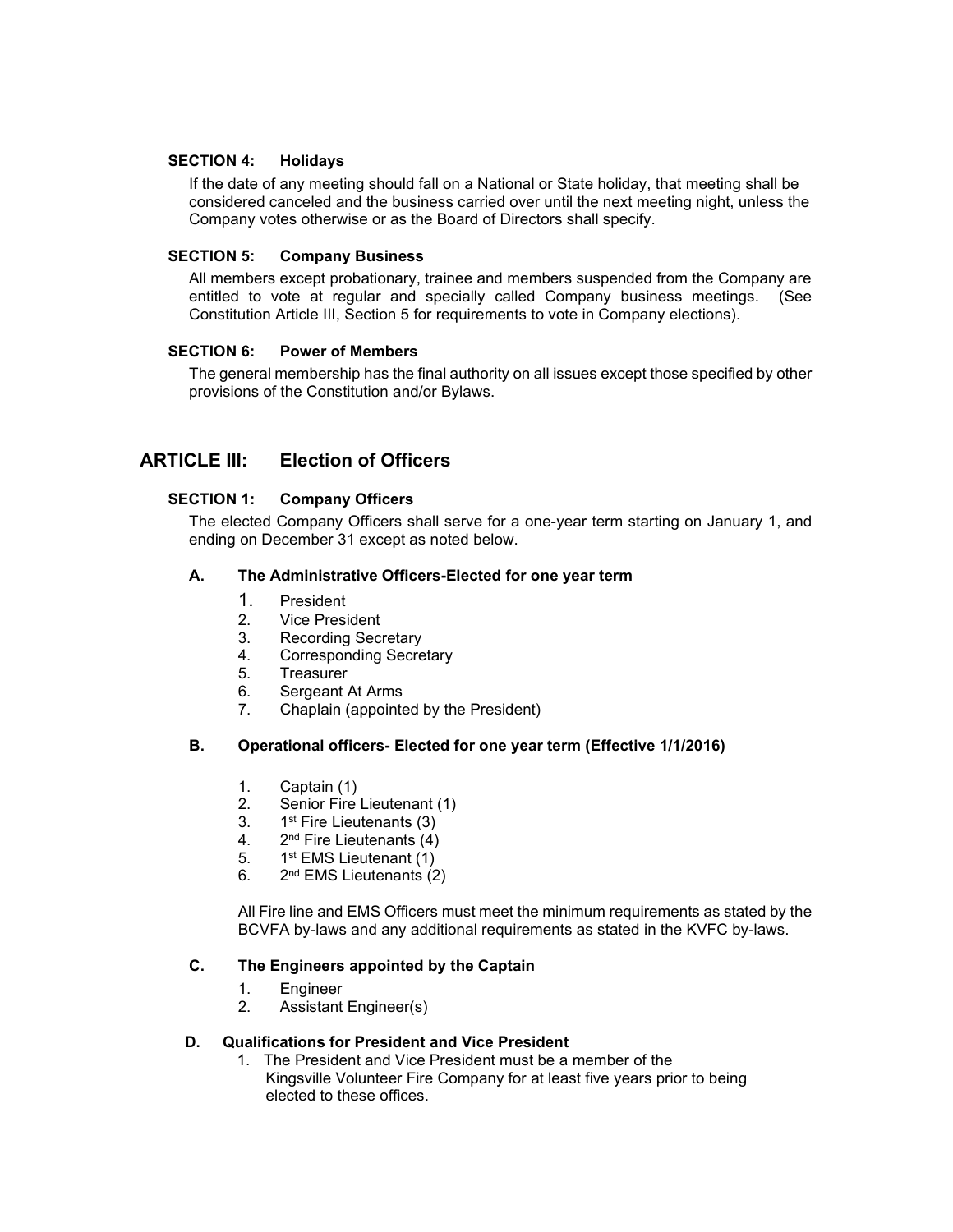#### SECTION 2: Board of Directors At-Large Members

In addition to the aforementioned officers of the Company as specified in Section I of this article, there shall be four (4) persons elected to the Board of Directors for a term of one year at the regular Election of Officers in December to serve the same term as Company **Officers** 

#### SECTION 3: Nominating Committee

A Nominating Committee appointed by the President shall nominate one or more qualified candidates for each office, to be presented at the last regular business meeting in November. Elections shall be held at the first regular business meeting in December. Other nominations will be accepted from the floor during these two meetings prior to balloting. The President shall appoint a Judge and two Tellers to conduct the election. Candidates for any office shall not be selected for these tasks. Each contested office will be voted upon individually by secret ballot, and there shall be no vote's cast by proxy. Absentee ballots will be accepted by the President or his/her designee prior to the start of the election.

#### SECTION 4: Accepting a Nomination

Any person being nominated for any office must signify his/her willingness to accept such office by verbally accepting the nomination or by written consent received by the President or his/her designee prior to the nomination.

#### SECTION 5: Membership Types and Voting Eligibility

- A. Those members who are considered by the Board of Directors to be active members may vote for Captain and Administrative Officers
- B. Those members who are considered by the Board of Directors to be active Fire members may vote for the Fire Lieutenants and Administrative Officers.
- C. Those members who are considered by the Board of Directors to be active EMS Members may vote for EMS Lieutenants and Administrative Officers.
- D. Associate, Life and Honorary members may vote for Administrative Officers.
- E. Trainee members, probationary members and members who are suspended from the Company or on probation may not vote in elections.

#### SECTION 6: Order of Election

The elections shall be held in the following order. Within each group, the voting will start with the highest rank and proceed to the lowest.

- A. Administrative Officers and Board of Directors At-Large
- B. Operational Fire/EMS Officers

#### SECTION 7: Vacancy of Office

Should a vacancy occur in any office of an elected position, it shall be filled by a Special Election at the next meeting, providing that due notice of such an election has been transmitted to all members of the Company entitled to vote. If there is a vacancy in the Line Offices, even after the date of the special election, the Captain may appoint an officer to complete that term who meets the current requirements for the vacant position. If a current officer runs for a vacant office and is elected to that position, the company will then have an election at that same meeting for that office.

In the event the Office of Captain becomes vacant, the President shall appoint the Senior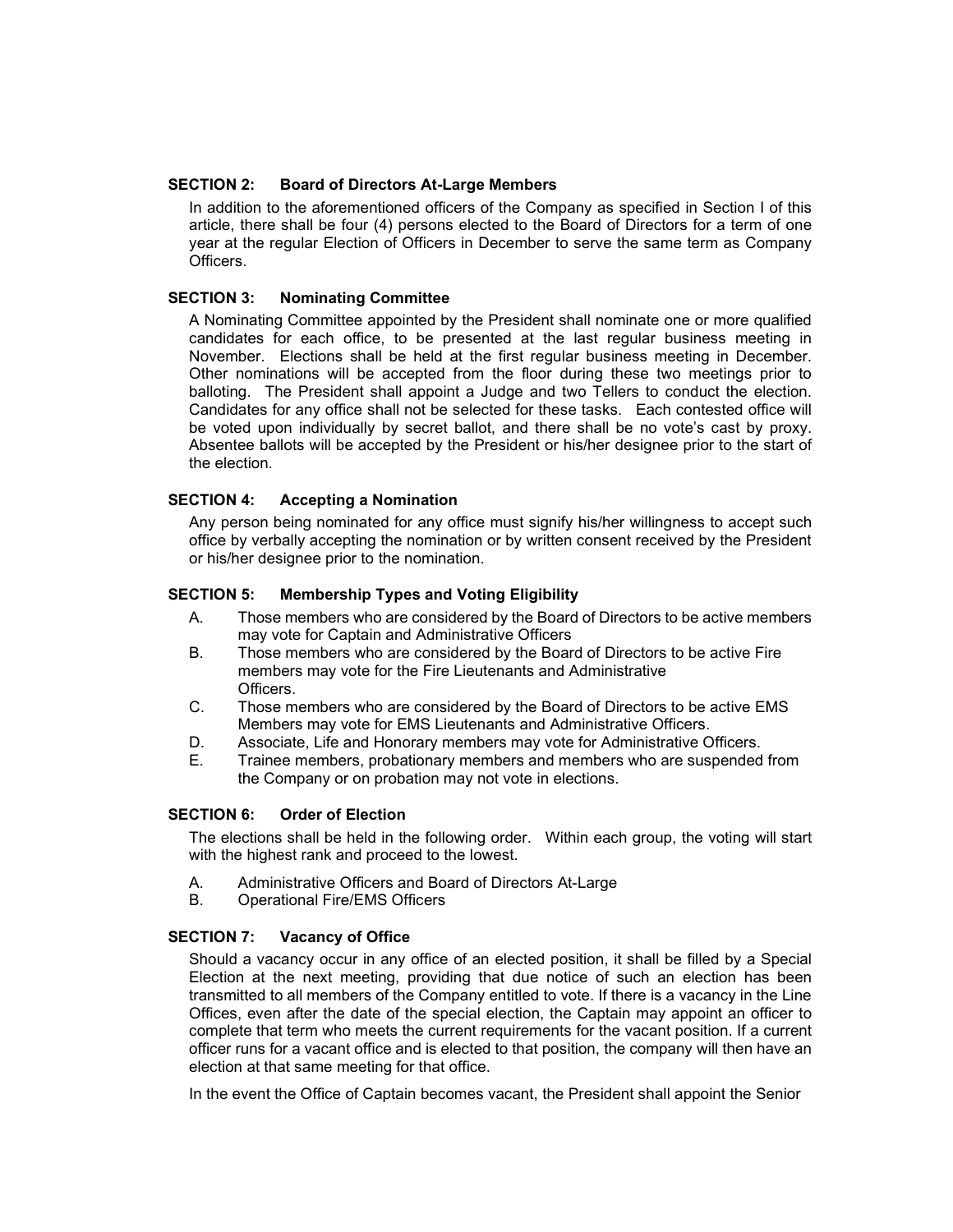Lieutenant as Acting Captain with the consent of the Board of Directors.

## SECTION 8: One Elected Office

A member shall serve only one elected office at any one time.

# ARTICLE IV: Amendments

#### SECTION 1: Constitution and Bylaw Committee

The Company shall maintain a Constitution and Bylaws Committee. The President shall appoint the Chairperson. The Committee shall be responsible for the following:

- A. Monitor the activities of the Company for compliance with the provisions of the Constitution and Bylaws and advise the Company of violations.<br>B. Evaluate the Constitution and Bylaws for deficiencies and proportion
- Evaluate the Constitution and Bylaws for deficiencies and propose changes at the appropriate time.
- C. Receive Constitution and Bylaw change requests from members of the Company and present them at the appropriate time.

#### SECTION 2: Amendment Authority

Members of the Company shall have the power to amend any provision of the Constitution and/or Bylaws.

#### SECTION 3: Amendment Requirements

Any proposal for amendment of the Constitution and/or Bylaws must be in writing and submitted to the Constitution and Bylaws Committee by the  $3<sup>rd</sup>$  Monday in March and September. Such proposals must be posted and emailed for the general membership at least fourteen (14) days prior to the scheduled vote. All change proposals shall be dated, and include a PRINTED name and contact phone number.

#### SECTION 4: Frequency of Amendments

Amendments to the Constitution and Bylaws will be voted upon starting with the first regular business meeting in April and October.

#### SECTION 5: Vote Required for Adoption

With a quorum in attendance, an affirmative vote by secret ballot of two-thirds of the votes received shall be required for adoption of any amendment of the Constitution and/or Bylaws.

#### SECTION 6: Continuation of Amendment Voting

In the event that the Constitution and Bylaws amendments are too numerous or lengthy to be considered in a single business meeting, the membership may consider the amendments at succeeding business meetings until completed.

# ARTICLE V: Quorum

Twenty-three members who are eligible to vote shall constitute a quorum for a Regular or Special Business Meeting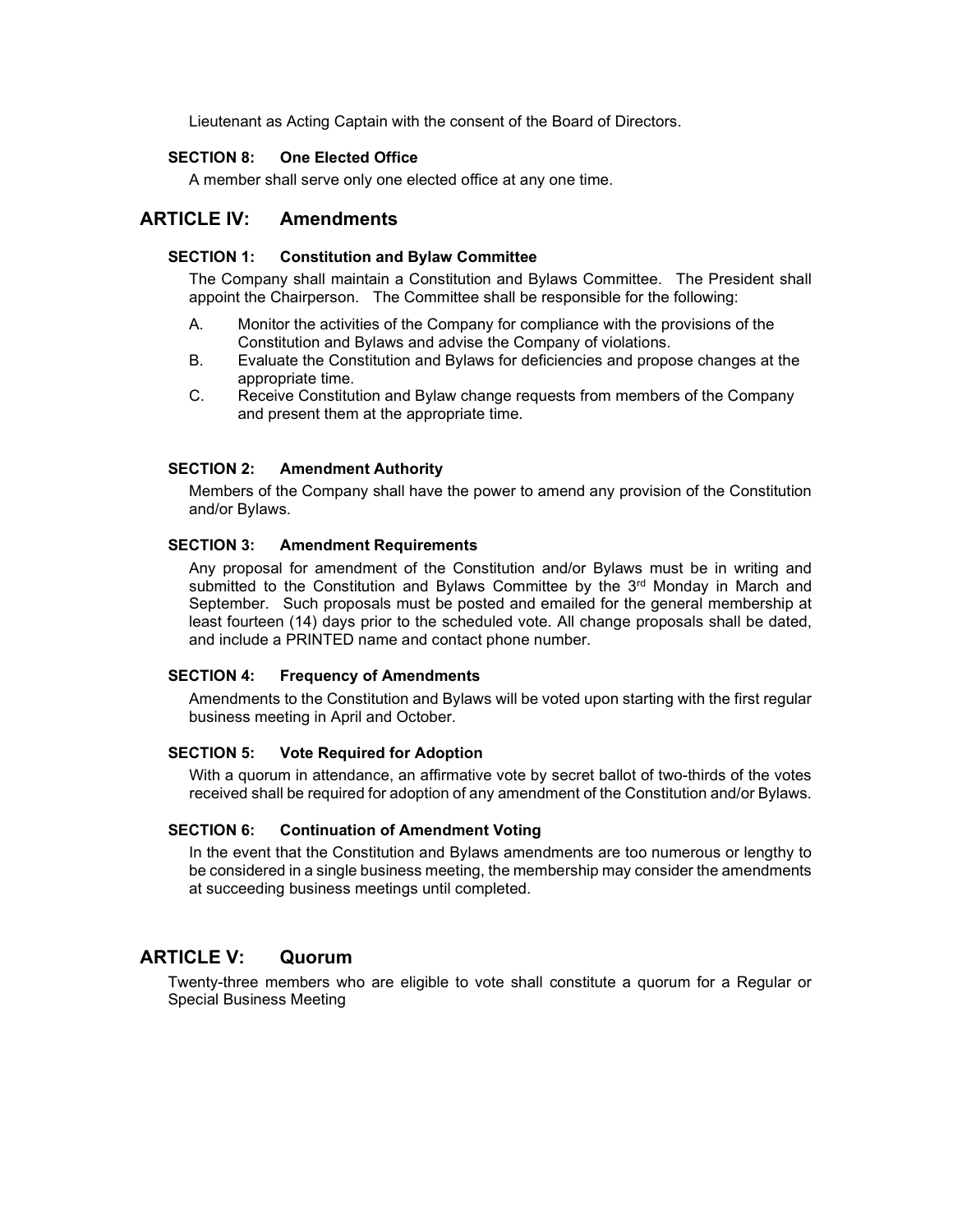# BYLAWS

# ARTICLE I: Membership

## SECTION I: Types of Membership

A. Any Membership Type on Probation:

All applicants accepted for any type of membership shall remain on probation for a period of one (1) year from the date of their introduction at a business meeting. After the expiration of the probationary period, each probationary member shall be voted on by secret ballot at a Company Meeting. A majority vote is required to continue membership in the Company.

If after a period of one (1) year the applicant has not completed at least 50 LOSAP points, a vote by the general membership will not be cast and the applicant will be released from the company. An applicant may appeal probationary membership requirements and request a waiver from the Board of Directors.

- 1. Restrictions:
	- a) May not vote in any election.
	- b) May not vote on any Company action.
	- c) May not be nominated, elected or hold any office
	- d) May not possess a key to the station
	- e) May not display MSFA license plate or company ID sticker.

|                                                                                                  | Fire               | <b>EMS</b> | <b>Associate</b> | <b>Trainee</b>                                                                                                | Life                                                        | Honorary | Cadet     | Swiftwater         |
|--------------------------------------------------------------------------------------------------|--------------------|------------|------------------|---------------------------------------------------------------------------------------------------------------|-------------------------------------------------------------|----------|-----------|--------------------|
| Age                                                                                              | 18                 | 18         | 18               | 16,<br>applicants<br>between the<br>ages of 16<br>to 18 must<br>have<br>parental<br>consent for<br>membership | After 15<br>years of<br>50 points<br>or<br>greater<br>LOSAP | 18       | $10 - 16$ | 16                 |
| <b>Training</b>                                                                                  |                    |            |                  |                                                                                                               |                                                             |          |           |                    |
| Cardio-<br>pulmonary<br>Resuscitation<br>(CPR) for<br>Healthcare<br>Providers<br><b>FEMA ICS</b> | $\mathsf{x}$       | X<br>X     |                  |                                                                                                               |                                                             |          |           | x                  |
| 100, 200,<br>700, 800                                                                            | $\pmb{\mathsf{x}}$ |            |                  |                                                                                                               |                                                             |          |           |                    |
| Hazmat Ops<br>from (MFRI)<br>or Hazardous<br>Core<br>Competency<br>from BCoFD                    | $\mathsf{x}$       | X          |                  |                                                                                                               |                                                             |          |           | x                  |
| Bloodborne<br>Pathogens<br>from<br>(BCoFD)                                                       | X                  | x          |                  |                                                                                                               |                                                             |          |           | $\pmb{\mathsf{x}}$ |
| Company<br><b>Training</b>                                                                       |                    |            |                  |                                                                                                               |                                                             |          |           |                    |

## B. Membership Types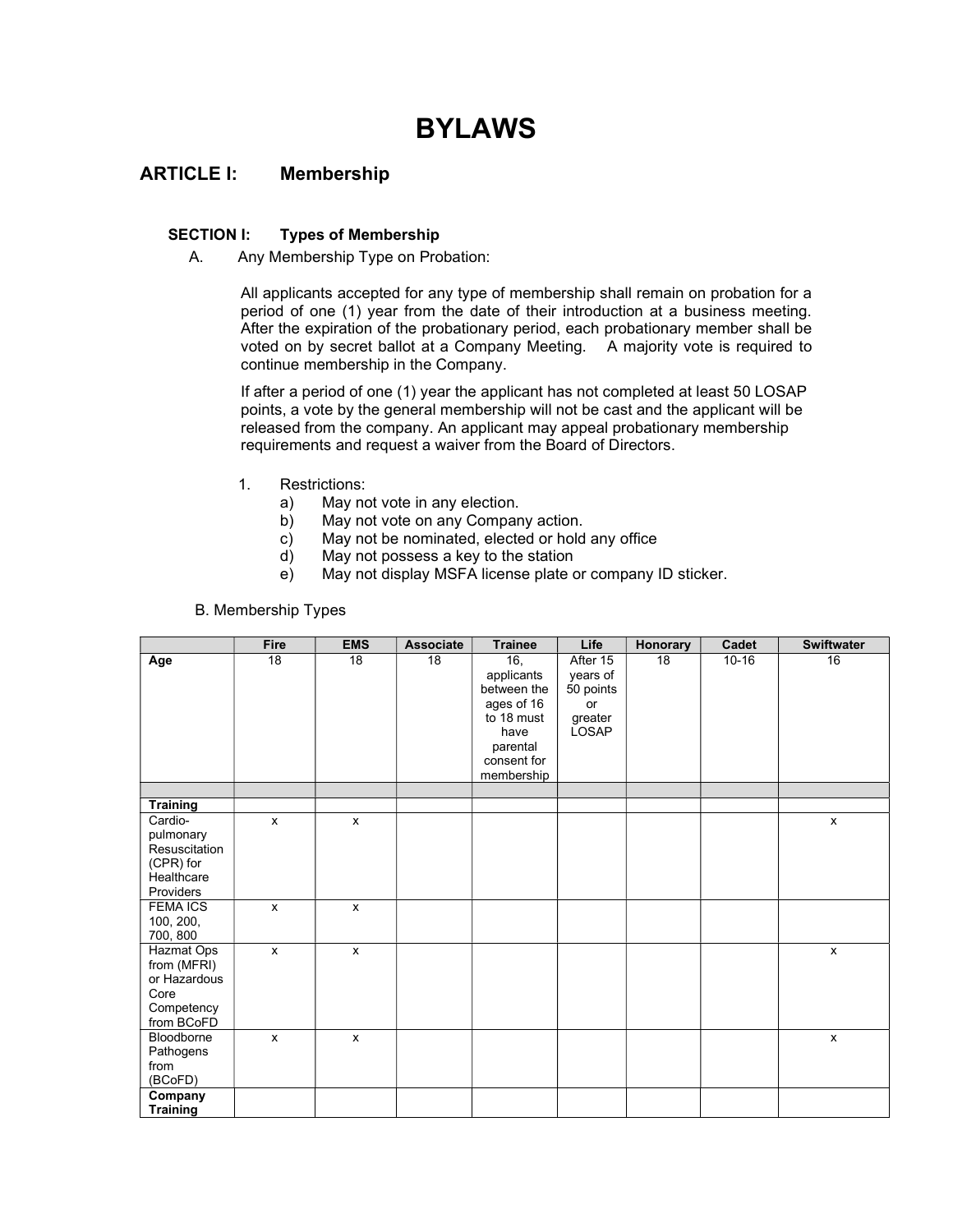| Complete a                  | X                  |                    |                    |            |  |              |                    |
|-----------------------------|--------------------|--------------------|--------------------|------------|--|--------------|--------------------|
| minimum of                  |                    |                    |                    |            |  |              |                    |
| 5 <sup>th</sup> training by |                    |                    |                    |            |  |              |                    |
| the Fire Line               |                    |                    |                    |            |  |              |                    |
| Officers                    |                    |                    |                    |            |  |              |                    |
| Complete a                  | X                  | x                  |                    |            |  |              |                    |
| minimum of                  |                    |                    |                    |            |  |              |                    |
| 4 <sup>th</sup> training by |                    |                    |                    |            |  |              |                    |
|                             |                    |                    |                    |            |  |              |                    |
| the EMS                     |                    |                    |                    |            |  |              |                    |
| Officers                    |                    |                    |                    |            |  |              |                    |
| <b>Attend Three</b>         |                    |                    |                    |            |  |              | X                  |
| (3) Swiftwater              |                    |                    |                    |            |  |              |                    |
| trainings                   |                    |                    |                    |            |  |              |                    |
|                             |                    |                    |                    |            |  |              |                    |
|                             |                    |                    |                    |            |  |              |                    |
| <b>Training to</b>          |                    |                    |                    |            |  |              |                    |
| be                          |                    |                    |                    |            |  |              |                    |
| completed                   |                    |                    |                    |            |  |              |                    |
| within 2                    |                    |                    |                    |            |  |              |                    |
| years of                    |                    |                    |                    |            |  |              |                    |
| membership                  |                    |                    |                    |            |  |              |                    |
| FFI as                      | $\pmb{\times}$     |                    |                    |            |  |              |                    |
| offered by                  |                    |                    |                    |            |  |              |                    |
|                             |                    |                    |                    |            |  |              |                    |
| BCoFD or                    |                    |                    |                    |            |  |              |                    |
| <b>MFRI</b>                 |                    |                    |                    |            |  |              |                    |
| Maryland                    |                    | x                  |                    |            |  |              |                    |
| EMT-Basic                   |                    |                    |                    |            |  |              |                    |
| certification               |                    |                    |                    |            |  |              |                    |
| or higher                   |                    |                    |                    |            |  |              |                    |
| Maryland                    |                    |                    |                    |            |  |              |                    |
| <b>EMS</b>                  |                    |                    |                    |            |  |              |                    |
|                             |                    |                    |                    |            |  |              |                    |
| licensure                   |                    |                    |                    |            |  |              |                    |
|                             |                    |                    |                    |            |  |              |                    |
| <b>Vaccinations</b>         |                    |                    |                    |            |  |              |                    |
| <b>Hepatitis B</b>          | x                  | x                  |                    |            |  |              |                    |
| vaccine                     |                    |                    |                    |            |  |              |                    |
| series or                   |                    |                    |                    |            |  |              |                    |
| signed waiver               |                    |                    |                    |            |  |              |                    |
|                             |                    |                    |                    |            |  |              |                    |
| of non-intent               |                    |                    |                    |            |  |              |                    |
|                             |                    |                    |                    |            |  |              |                    |
| <b>Activities</b>           |                    |                    |                    |            |  |              |                    |
| Five $(5)$                  | x                  | x                  | X                  | Fire, EMS, |  |              | $\pmb{\mathsf{x}}$ |
| company                     |                    |                    |                    |            |  |              |                    |
| business                    |                    |                    |                    | Associate  |  |              |                    |
|                             |                    |                    |                    |            |  |              |                    |
|                             |                    |                    |                    |            |  |              |                    |
| meetings                    |                    |                    |                    |            |  |              |                    |
| Four $(4)$                  | X                  | x                  |                    | Fire, EMS  |  |              | Two (2) maint.     |
| Regularly                   |                    |                    |                    |            |  |              | Yr.                |
| scheduled                   |                    |                    |                    |            |  |              |                    |
| maintenance                 |                    |                    |                    |            |  |              |                    |
| sessions, Six               |                    |                    |                    |            |  |              |                    |
|                             |                    |                    |                    |            |  |              |                    |
| (6)                         |                    |                    |                    |            |  |              |                    |
| maintenance                 |                    |                    |                    |            |  |              |                    |
| sessions for                |                    |                    |                    |            |  |              |                    |
| all apparatus               |                    |                    |                    |            |  |              |                    |
| drivers                     |                    |                    |                    |            |  |              |                    |
| Six (6)                     | $\pmb{\mathsf{x}}$ | $\pmb{\mathsf{x}}$ |                    | Fire, EMS  |  |              |                    |
| regularly                   |                    |                    |                    |            |  |              |                    |
| scheduled                   |                    |                    |                    |            |  |              |                    |
| training                    |                    |                    |                    |            |  |              |                    |
| sessions                    |                    |                    |                    |            |  |              |                    |
|                             |                    |                    |                    |            |  |              |                    |
| <b>Twenty-Four</b>          | X                  | x                  | $\pmb{\mathsf{x}}$ | Fire, EMS, |  | Ten (10)     | $\mathsf X$        |
| (24) hours of               |                    |                    |                    | Associate  |  | hours        |                    |
| fundraising or              |                    |                    |                    |            |  | fundraising  |                    |
| detail hours,               |                    |                    |                    |            |  | and Ten      |                    |
| twelve (12)                 |                    |                    |                    |            |  | $(10)$ hours |                    |
| hours may be                |                    |                    |                    |            |  | work detail  |                    |
| detail hours                |                    |                    |                    |            |  |              |                    |
| Average of                  |                    | x                  |                    |            |  |              |                    |
| Four $(4)$ EMS              |                    |                    |                    |            |  |              |                    |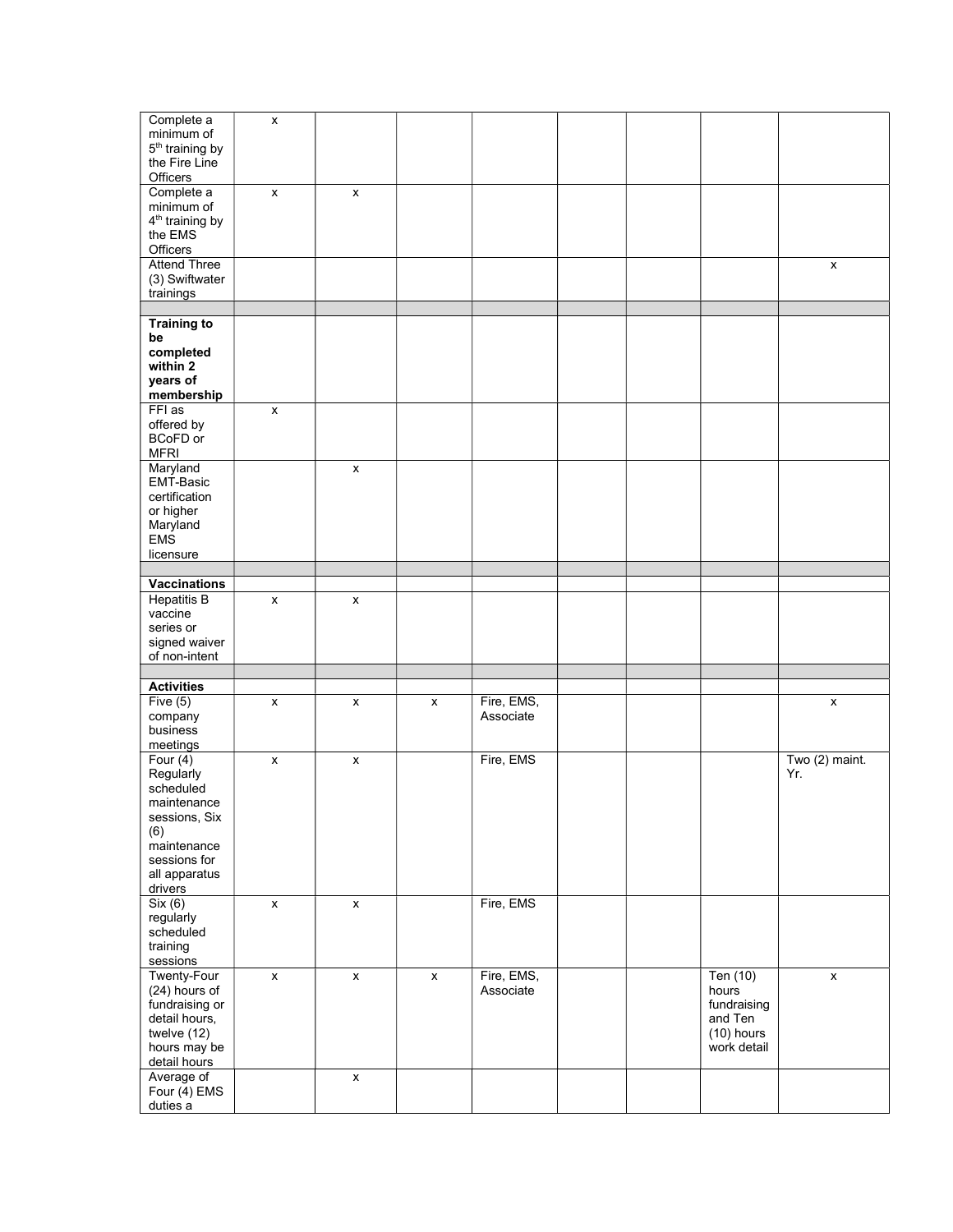| month              |              |                           |         |            |   |   |              |
|--------------------|--------------|---------------------------|---------|------------|---|---|--------------|
|                    |              |                           |         |            |   |   |              |
| <b>Benefits</b>    |              |                           |         |            |   |   |              |
| Entitled to        | $\mathsf{x}$ | $\mathsf{x}$              | X       | X          | X |   | X            |
| key access         |              |                           |         |            |   |   |              |
| card to the        |              |                           |         |            |   |   |              |
| station            |              |                           |         |            |   |   |              |
| Entitled to        | $\mathsf{x}$ | $\boldsymbol{\mathsf{x}}$ | X       | X          | X |   | X            |
| display MSFA       |              |                           |         |            |   |   |              |
| license plate      |              |                           |         |            |   |   |              |
| and/or             |              |                           |         |            |   |   |              |
| company ID         |              |                           |         |            |   |   |              |
| sticker            |              |                           |         |            |   |   |              |
| Entitled to        | x            | $\mathsf{x}$              | x       | x          | X | x | X            |
| wear               |              |                           |         |            |   |   |              |
| company            |              |                           |         |            |   |   |              |
| apparel            |              |                           |         |            |   |   |              |
|                    |              |                           |         |            |   |   |              |
| <b>Voting</b>      |              |                           |         |            |   |   |              |
| <b>Eligibility</b> |              |                           |         |            |   |   |              |
| All regular        | X            | $\pmb{\chi}$              | X       | X          |   |   | x            |
| business           |              |                           |         |            |   |   |              |
| meetings           |              |                           |         |            |   |   |              |
| Company            | Admin.,      | Admin.,                   | Admin., | Admin,     |   |   | Admin.,      |
| Officers           | Fire         | Fire                      |         | If active- |   |   | Fire Captain |
|                    | Captain,     | Captain,                  |         | Fire/EMS   |   |   |              |
|                    | Fire         | <b>EMS</b>                |         |            |   |   |              |
|                    | Lieutenants  | Lieutenants               |         |            |   |   |              |

#### SECTION 2: General Requirements for Membership

In addition to the special requirements for particular types of membership, the following general requirements shall apply to all applicants and members, except Life and Honorary members:

- a) If the annual requirements for membership cannot be met, the Membership Committee shall present statistics and recommendations to the Board of Directors who will decide whether to retain the member on Active status, place the member on Associate status, or drop the member from the Company.
- b) The membership of any member entering the active military service shall be retained for the duration of service, but no longer than four (4) years plus ninety (90) days without compliance with the requirements of membership.
- c) Any member who is suspended from the Company shall immediately return keys and pagers.
- d) Any member who resigns or is dismissed from the Company shall immediately return keys, pagers, or any other equipment belonging to the Company and will have their fire tags recalled.
- e) All members are responsible for adherence to the rules and regulations stated in the Manual of Operations.
- f) Failure on the part of any member to comply with any of the general or special requirements of membership shall be grounds for suspension or dismissal from the Company by the Board of Directors.
- g) All members are required to notify the President and Captain within seventy-two hours of any misdemeanor or felony charge they are involved in.
- h) All members are required to notify the Captain and/or EMS  $1<sup>st</sup>$  Lieutenant as soon as possible/within 24 hours of changes in their fire or EMS local or state certifications.
- i) Any member that fails to meet the minimum requirements of their membership shall not be allowed to submit a new membership application for at least one (1) year from date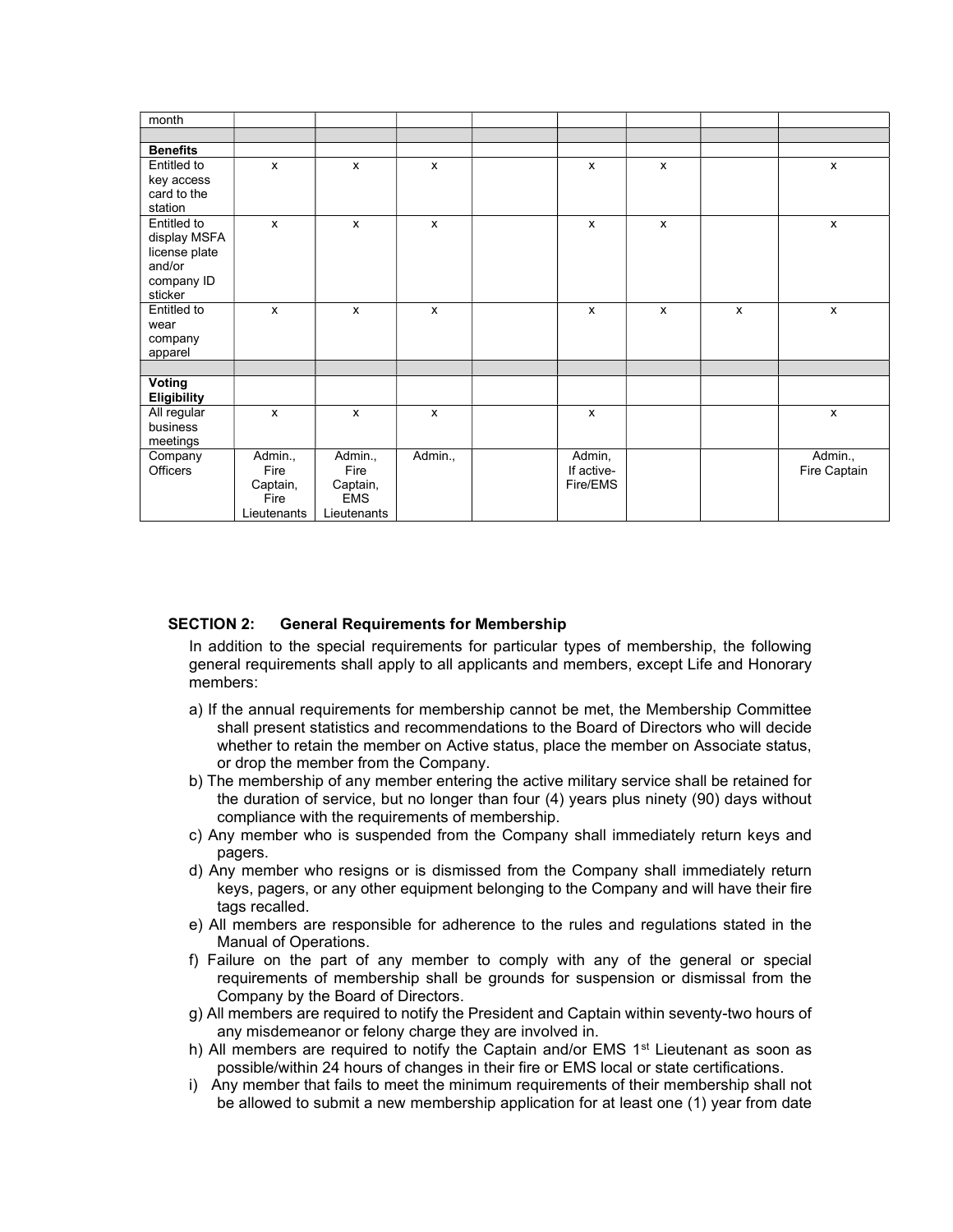of dismissal.

### SECTION 3: Application for Membership

- a) Application for membership shall be made on the form provided by the Membership Committee and signed by the applicant.
- b) All candidates for membership will be interviewed by at least three (3) members of the Membership Committee who will, after thorough investigation, make a recommendation to the members at a meeting. This recommendation to the Company, for or against acceptance of the candidate, is subject to review and may be overruled by a simple majority vote of the Board of Directors and/or the Company.
- c) The applicant shall be introduced by a representative of the Membership Committee at a regular business meeting of the Company.

## SECTION 4: Length of Service Award Program

- a) The Length of Service Award Program (LOSAP), administered by Baltimore County Volunteer Firemen's Association, applies to all members who acquire their specified points yearly. See Appendix A.
- b) For purposes of this program only, any committee chairperson serving for an entire calendar year shall be considered an appointed officer.

# ARTICLE II: Board of Directors

#### SECTION 1: Composition

The Board of Directors shall consist of the following twelve members:

- a. President
- b. Vice-President
- c. Recording Secretary
- d. Corresponding Secretary
- e. Treasurer
- f. Captain
- g. EMS 1<sup>ST</sup> Lieutenant

h. Immediate Past President of the Company

i. Four (4) At-Large Board members elected by the Company

## SECTION 2: Responsibilities

The Board shall manage the property, finances, business and affairs of the Company subject to the bylaws adopted by the Company.

Each of the At-Large Board Members shall be appointed by the President to at least two committees. The purpose is not to chair the committee but to provide general supervision of that committee for the duration of their tenure.

#### SECTION 3: Meetings

The Board shall hold meetings following all regular Company meetings or at such intervals as may be deemed necessary to properly discharge their responsibilities. A majority of the Board shall constitute a quorum for the transaction of business.

#### SECTION 4: Special Meetings

To hold any special Board meeting all members of the Board shall be notified at least 24 hours in advance of the time and place of the meeting.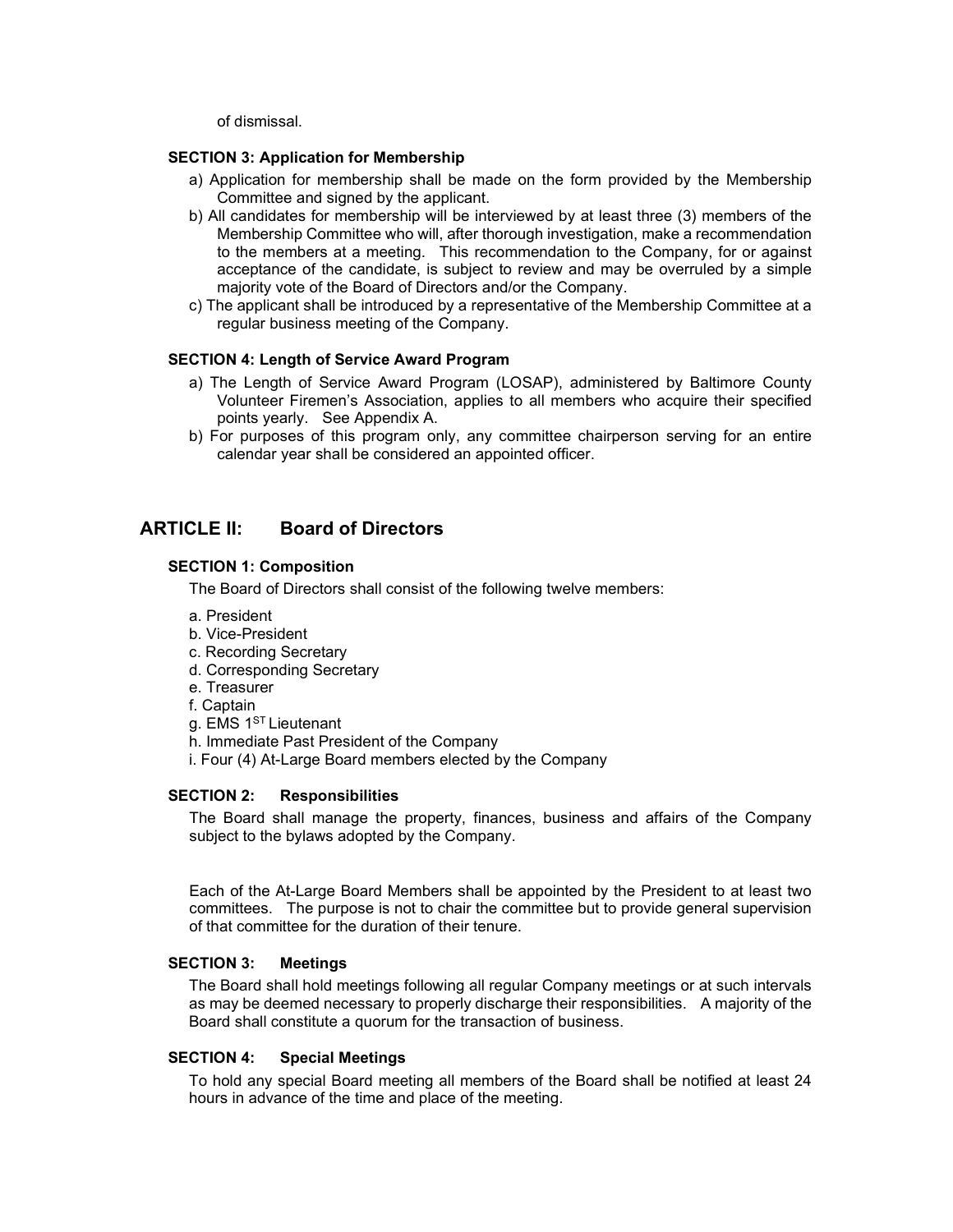#### SECTION 5: Authority

The Board shall have the authority to suspend or dismiss from office or from the Company, any member who fails to perform the duties assigned to them or for conduct unbecoming a member of the Company. Suspension or dismissal from the Company may be appealed by the member subject to such action, in writing, to the Board within thirty (30) days from the action appealed from, as further specified in Article XXIII, Section 8 hereof. The Board shall have the power to waive membership requirements for a good cause.

#### SECTION 6: Delegation of Voting Alternate

The Captain, EMS 1<sup>st</sup> Lieutenant, & Treasurer may designate another Officer or committee member to take their place at any specific Board meeting, and the designated member shall have a vote on all matters brought before the Board at that meeting.

#### SECTION 7: Waivers

The Board of Directors shall act upon the submitted waivers for election at the first board of directors meeting in November, and in any case shall accomplish this before the first night of election nominations. No further waivers for election shall be considered.

# ARTICLE III: The President

#### SECTION 1: Responsibilities

The President shall:

- a) Preside at all meetings of the Company by taking the Chair and calling the meeting to order.
- b) Announce the business in the order in which it is to be acted upon.

c) State and put to vote all questions that have been regularly moved and seconded, and he/she shall announce the results of such vote.

- d) Supervise all debates and/or discussions so that order and decorum are maintained.
- e) Report to the membership on all matters of interest to the members.
- f) Be an ex-officio member of all committees except the Nominating Committee.
- g) With the exception of elections, only vote in the event of a tie vote of the membership.
- h) Attend pertinent Baltimore County Volunteer Fireman's Association monthly meetings. The President may delegate another member to represent the Company.

## SECTION 2: Authority

He/she shall have general supervision of all officers and members of the Company and shall see that all orders and resolutions are carried out. He/she shall have the authority to suspend any member from the Company for unbecoming conduct until the next Board meeting, not to exceed two (2) weeks.

#### SECTION 3: Constitution

He/she shall uphold the Constitution and Bylaws to the best of his/her ability.

# ARTICLE IV: The Vice-President

SECTION 1: Responsibilities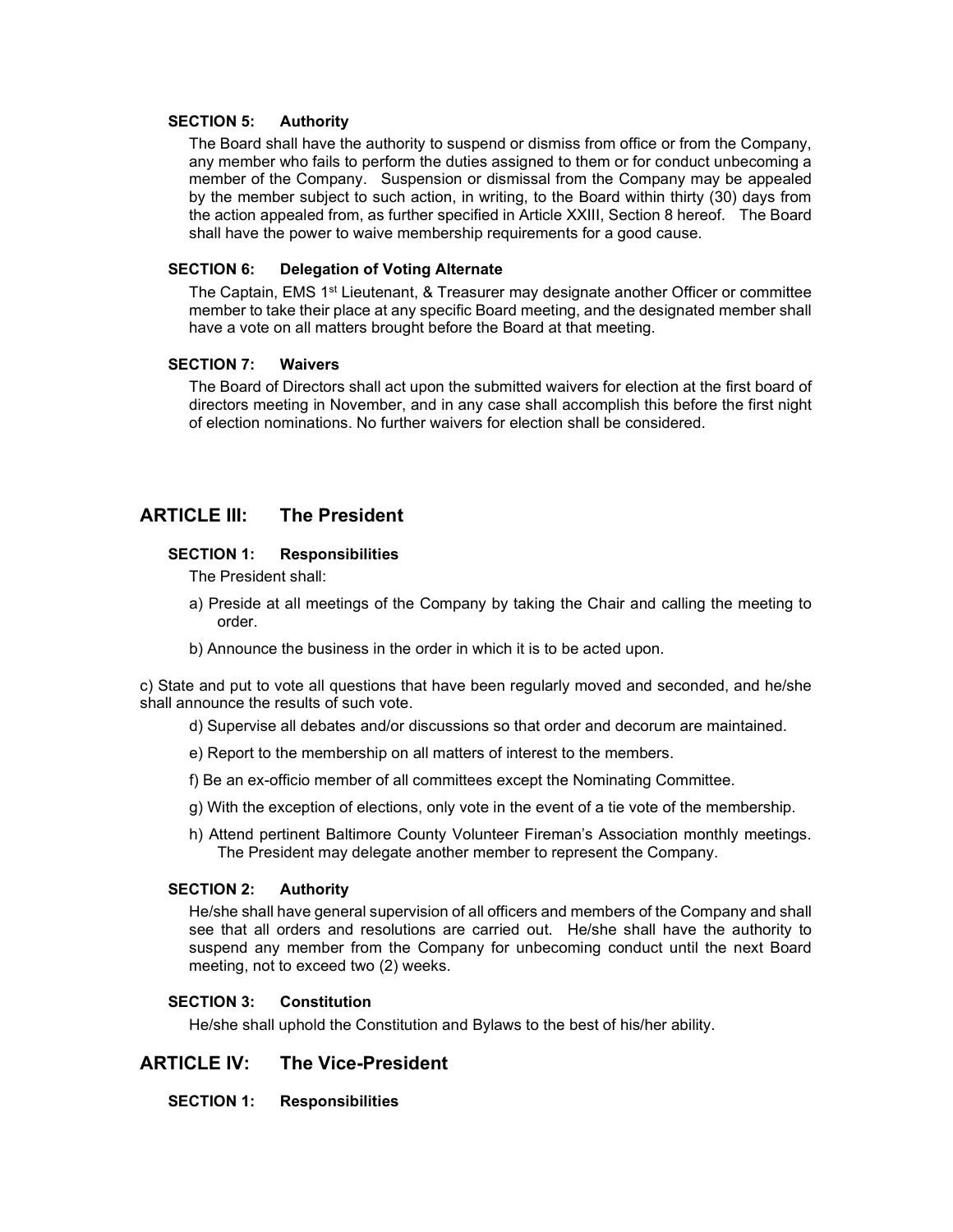The Vice-President shall assist the President in the discharge of his/her duties.

#### SECTION 2: Presidential Absence

The Vice-President shall discharge the duties of the President in case of his/her absence or disability.

# ARTICLE V: The Recording Secretary

## SECTION 1: Responsibilities

The Recording Secretary shall keep true record of all proceedings at the meetings of the Company. He/she shall read such records or minutes, which shall be subject to correction and approval at the next regular meeting of the Company. An online copy of the recordings of all Company and Board meetings shall be stored electronically. The Recording Secretary shall maintain a copy of the Constitution and By-laws. The Recording Secretary shall also be the Secretary of the Corporation.

## SECTION 2: Posting of the Minutes

He/she shall within one (1) week post an electronic copy of the previous week's minutes on the company website www.kvfc.com or by email.

# ARTICLE VI: The Corresponding Secretary

## SECTION 1: Responsibilities

The Corresponding Secretary shall keep a correct and complete list of all members of the Company together with a record of their business meeting attendance.

#### SECTION 2: New members

He/She shall notify new members of their acceptance into the Company.

#### SECTION 3: Responsibilities

He/She shall attend to all correspondence relative to the business and financial matters of the Company, except as such correspondence that falls under the province of the Captain or of the various committees. However, the Corresponding secretary shall be furnished with a copy or detailed report for his/her files.

# ARTICLE VII: The Treasurer

#### SECTION 1: Responsibilities

The Treasurer shall have custody of all moneys, deeds and valuable papers belonging to the Company, under the general direction of the Board of Directors, as to the safeguarding of such valuables. He/She shall disperse the funds of the Company as may be properly ordered, taking vouchers for each payment.

### SECTION 2: Audits

He/She shall whenever required by the Bylaws, by the Board of Directors, or by the Company, submit all books and records for a properly constituted audit.

# ARTICLE VIII: The Assistant Treasurer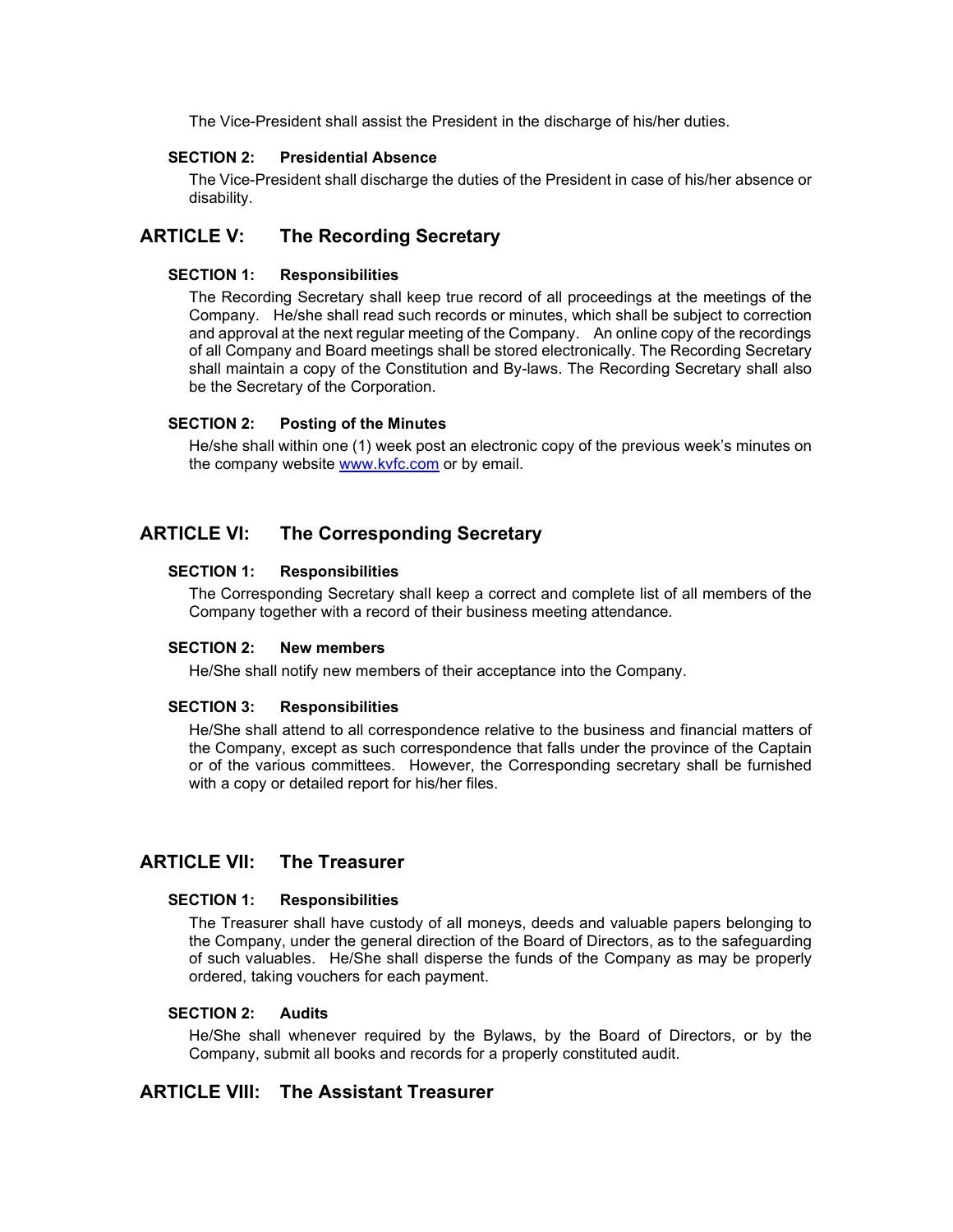#### SECTION 1: Appointment

Board of Directors shall appoint the Assistant Treasurer on a yearly basis.

#### SECTION 2: Responsibilities

Shall assist with any duties delegated by the Treasurer.

# ARTICLE IX: The Sergeant-At-Arms

#### SECTION 1: Responsibilities

The Sergeant-At-Arms will greet and introduce visitors and help the President maintain order during business meetings and to assume other such duties as are proper to such an office.

## ARTICLE X: The Chaplain

Position will be appointed by the President when the position is vacant.

Duties: Counseling of members and members family.

Called to the scene to counsel family members of a traumatic incident.

 Qualifications: Certified in counseling and working knowledge of crises intervention.

# ARTICLE XI: Operational Officers

## The Captain

#### SECTION 1: General Authority

The Captain, subject to appropriate regulations adopted by the Company, shall have absolute direction and control of the Company's fire fighting/rescue/EMS apparatus and equipment, including the Ambulance, the area in which they are housed, dormitories, training rooms and associated rooms on the lower level, as well as the right of way to the street. In the absence of the Captain, the Senior Lieutenant shall discharge the duties and responsibilities of the Captain. When the company or Captain elect to decommission apparatus or equipment, the Captain will ensure that Kingsville Volunteer Fire Company marking and insignia are removed prior to transferring ownership. This is intended to prevent misrepresentation or impersonation by others.

#### SECTION 2: Authority Over Personnel

- a) The Captain/Senior Lieutenant shall have full charge of the personnel whenever they are engaged in Fire Company operations. The Captain shall have the power to suspend any member from riding the equipment and/or from the station, for unbecoming conduct until the next Board of Director's Meeting, not to exceed two (2) weeks.
- b) The Captain shall make recommendations to the Board of Directors concerning officers who are not fulfilling their responsibilities.

#### SECTION 3: Reports

The Captain shall keep any records required on the use of the Fire Company apparatus and equipment. The Captain shall report, when called upon at meetings of the Company, the present state of readiness the apparatus and equipment, and give recommendations for improving the efficiency of the Company.

#### SECTION 4: Certification of Training

The Captain or his designee shall conduct such trainings and certification tests and maintain records as may be required by the Baltimore County Volunteer Fireman's Association and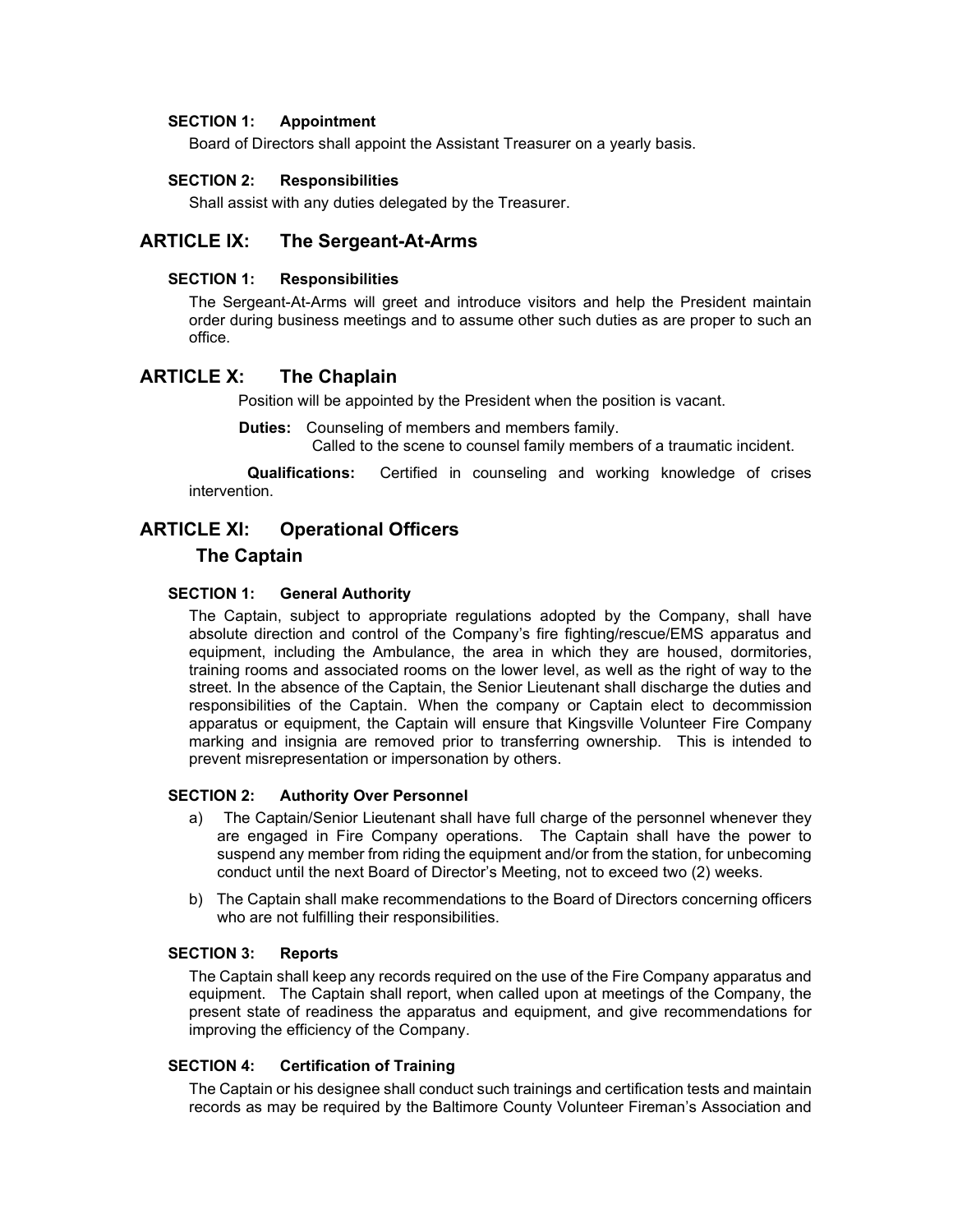the Board of Directors to qualify members for operational duties.

## SECTION 5: Annual Report

At the annual Installation of Officers, the Captain shall submit a report of activities of the past year for which he/she has been responsible.

#### SECTION 6: Baltimore County Volunteer Fireman's Association Meetings

The Captain or his/her representative will attend pertinent Baltimore County Volunteer Fireman's Association monthly meetings.

#### SECTION 7: Manual of Operations

The Captain shall be required to provide a standard Manual of Operations containing running assignments, policies, daily conduct on station grounds and rules and responsibilities entrusted to members not included specifically within the Company Bylaws. This manual must be written and accessible to all members. Changes to policies within the Manual of Operations may occur at any time but must be written with a notice of a change posted in view of the general membership for thirty (30) days.

# ARTICLE XII: Lieutenants

## SECTION 1: 1<sup>st</sup> Fire Lieutenants

The 1<sup>st</sup> Fire Lieutenants shall assist the Captain/ Senior Lieutenant in the performance of his/her fire fighting/rescue duties and assume such duties as may be assigned. In the absence of the Captain/Senior Lieutenant, the 1<sup>st</sup> Fire Lieutenants shall discharge the duties and responsibilities of the Captain.

#### SECTION 2: 2<sup>nd</sup> Fire Lieutenants

The  $2<sup>nd</sup>$  Fire Lieutenants shall assist the Captain/Senior and  $1<sup>st</sup>$  Lieutenants in the performance of his/her duties and assume such duties as may be assigned to them. In the absence of the Captain , Senior Lieutenant, 1<sup>st</sup> Fire Lieutenants, the 2nd Lieutenants shall, in the order of their election, discharge the duties and responsibilities of the Captain.

#### SECTION 3: EMS 1<sup>ST</sup> Lieutenant

The EMS 1<sup>ST</sup> Lieutenant shall assist the Captain/ Senior Lieutenant in the operation of the ambulance in the performance of his/her duties. In the absence of the EMS 1<sup>st</sup> Lieutenant, the EMS 2<sup>nd</sup> Lieutenants shall discharge the duties and responsibilities of the EMS 1<sup>st</sup> Lieutenant.

# SECTION 4: EMS 2<sup>nd</sup> Lieutenants

The EMS 2<sup>nd</sup> Lieutenants shall assist the EMS 1<sup>st</sup> Lieutenant in all duties pertaining to the operation of the ambulance and assume such duties as may be assigned to them. He/She shall qualify Ambulance drivers and approve EMS members as attendants. He/She shall be responsible for EMS training. The EMS  $1<sup>ST</sup>$  Lieutenant or his/her representative will attend pertinent Baltimore County Volunteer Fireman's Association monthly meetings.

# ARTICLE XIII: The Swift Water Team Administrator

#### SECTION 1: Responsibilities

The Swift Water Team Administrator may be optionally appointed by the Captain. He/She shall oversee the administrative and operational duties of the team and maintain liaison with other similar organizations and county committees. He/She shall be responsible for the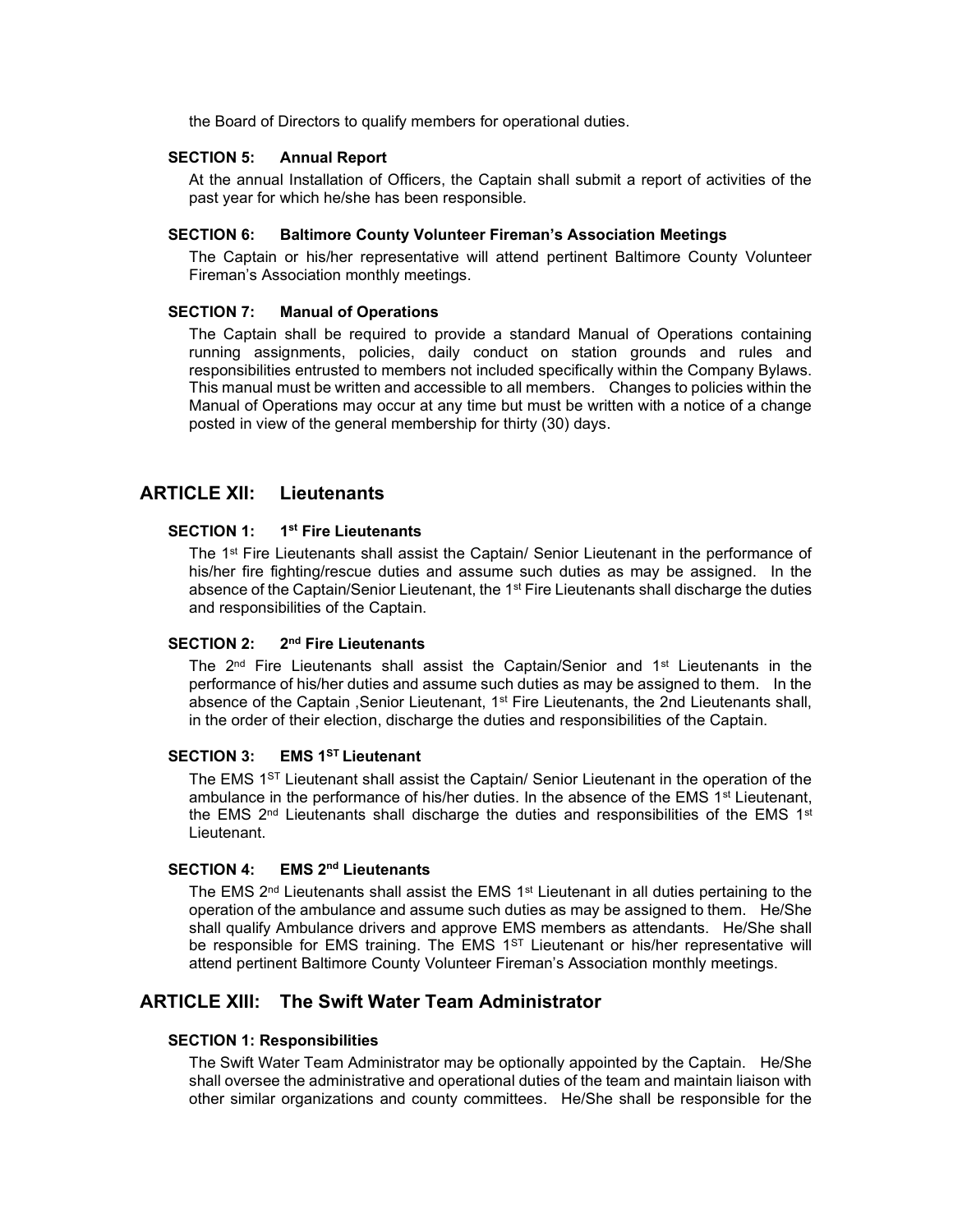development, administration and accountability of a swift water budget submitted to the Captain and shall be included in the Captain's budget.

#### SECTION 2: Requirements

a) Rescue 3 International SRT 1 and SRT 2.

- b) Maryland Fire/Rescue Institute Rescue Specialist
- c) Has obtained over 100 hours of formal training.
- d) Has held the position of Team Leader prior to appointment.

## ARTICLE XIV: The Engineers

#### SECTION 1: Responsibilities

The Engineer shall be responsible for the service and maintenance of all Company apparatus and equipment. He/She shall see that the Captain is notified immediately if the apparatus is taken out of service for any reason. The Engineer shall be immediately be notified of equipment maintenance needs. In his/her absence and that of the Assistant Engineers, any maintenance performed shall be under the direction of the Officer-in-Charge and shall be reported to the Engineer as soon as possible.

#### SECTION 2: Alteration of Equipment

No member of the Company may alter any equipment or apparatus or perform maintenance without the knowledge of the Engineer and approval of the Captain, except in an emergency, as authorized by the Officer-in-Charge.

# ARTICLE XV: The Assistant Engineers

#### SECTION 1: Responsibilities

The Assistant Engineer will aid the Engineer in the performance of his/her duties.

# ARTICLE XVI: Qualification for Election

#### SECTION 1: Training and Maintenance

To be eligible for election or appointment all Fire and EMS Officer Candidates must have attended at least one-half (1/2) of the Company training sessions, one half (1/2) of the scheduled business meetings, and one-half (1/2) of the Company maintenance sessions in the last 12 months of his/her election.

## SECTION 2: Fire Certification

In addition to the above requirements, (Article XVI, Section 1), candidates for the election or appointment to Fire line offices shall hold the following certifications:

Captain/Senior Lieutenant: Fire Officer II, Rescue Technician or equivalent, and EMT-B.

1<sup>st</sup> Fire Lieutenants: Fire Officer I, Rescue Technician or equivalent, and EMT-B. 2<sup>nd</sup> Fire Lieutenants: Fire Officer I, Rescue Technician or equivalent, and EMT-B.

#### SECTION 3: EMS 1st Lieutenant

EMS Officer I EMT-I or EMT-P certification. The EMS  $2<sup>nd</sup>$  Lieutenants shall hold a minimum certification of EMT-B.

#### SECTION 4: Age Requirements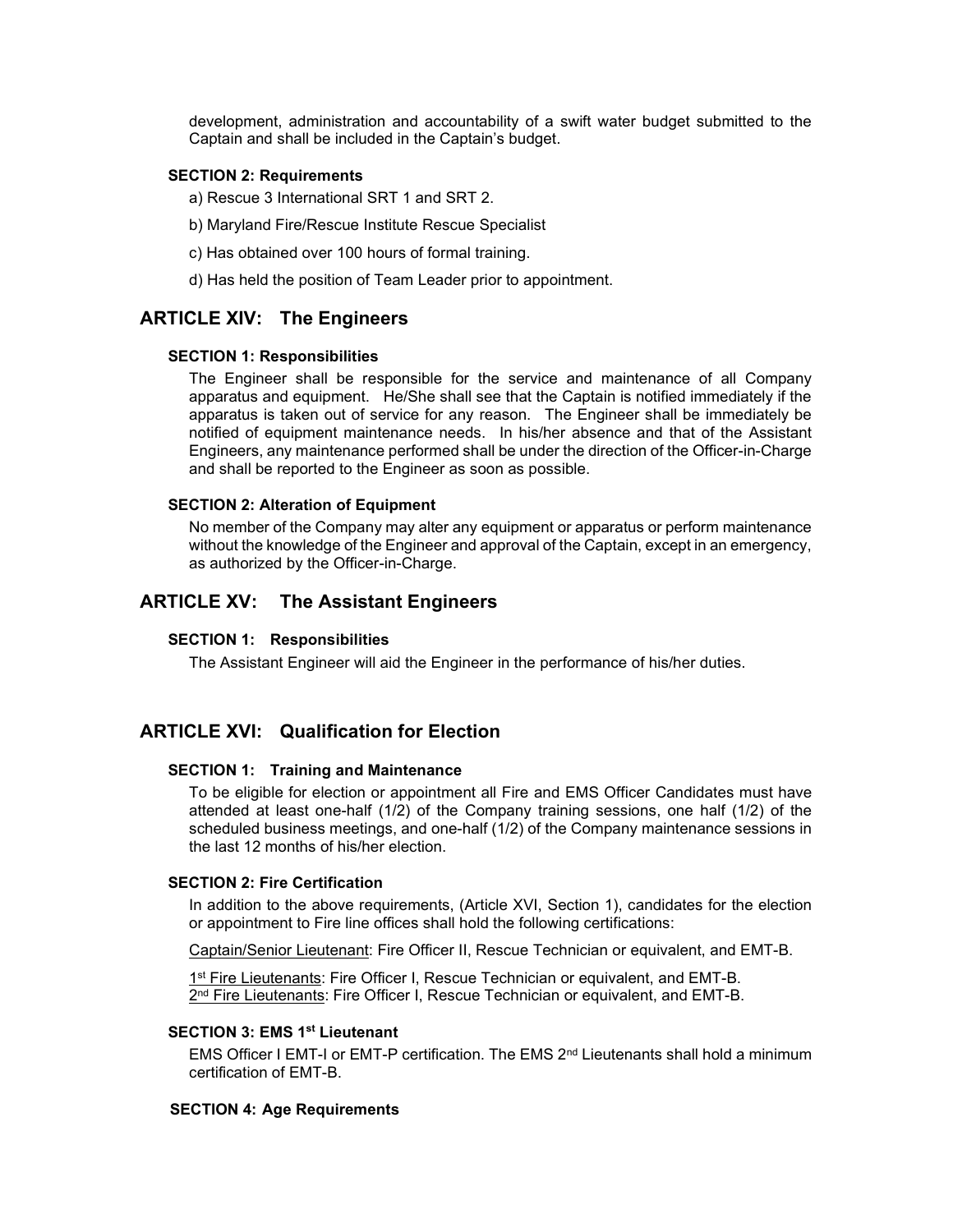The minimum age requirements to hold an officers position are:

- 1.Captain/Senior Lieutenant, Minimum age 25.
- 2. Fire & EMS 1st Lieutenants , Minimum age 21
- 3. Fire & EMS 2ND Lieutenants, Minimum age 18

#### SECTION 5: Waivers

Any member not meeting the above qualifications for election may submit a waiver to the board of directors by no later than the beginning of the first business meeting in November annually.

#### SECTION 6: Qualification

If the company qualifications for any office fall below the qualifications set by the Baltimore County Volunteer Fireman's Association, then the standards for that office will automatically be raised to the level set by the Association at the time of our next Company election.

# ARTICLE XVII: Finances

#### SECTION 1: Company Funds

The funds of the Company shall be deposited in financial accounts as recommended by the Board of Directors, and shall be subject to the joint signatures of any two of the following: the Treasurer, the President, the Vice-President, or the Corresponding Secretary, which shall constitute proper authority for the payment of checks.

#### SECTION 2: Budget Requests

The officers and committee chairpersons shall prepare and present operating budget requests to the Finance Committee prior to the first meeting in January. The Finance Committee shall review these budget requests and, after giving consideration to the financial position of the Company, shall discuss each budget with the appropriate Officer or Chairperson and make recommendations to the Board of Directors on the entire Company's operation budget. The finalized budget will be made available to the membership for review.

## SECTION 3: Expenditures

A. Budgeted expenditures:

Officers and Committee Chairpersons are responsible for the administration and accountability of their respective budgets. Upon approval of the budgets by the Board of Directors, the Officers and Committee Chairpersons will work with the President, or a Committee appointed by him/her, for the purpose of scheduling the acquisition of, and payment for, the items contained in each budget.

B. Non-budgeted expenditures less than \$2000:

All requests for non-budgeted purchases up to \$2,000.00 (including purchases that are considered of an emergency nature) must be submitted to the Board of Directors for approval.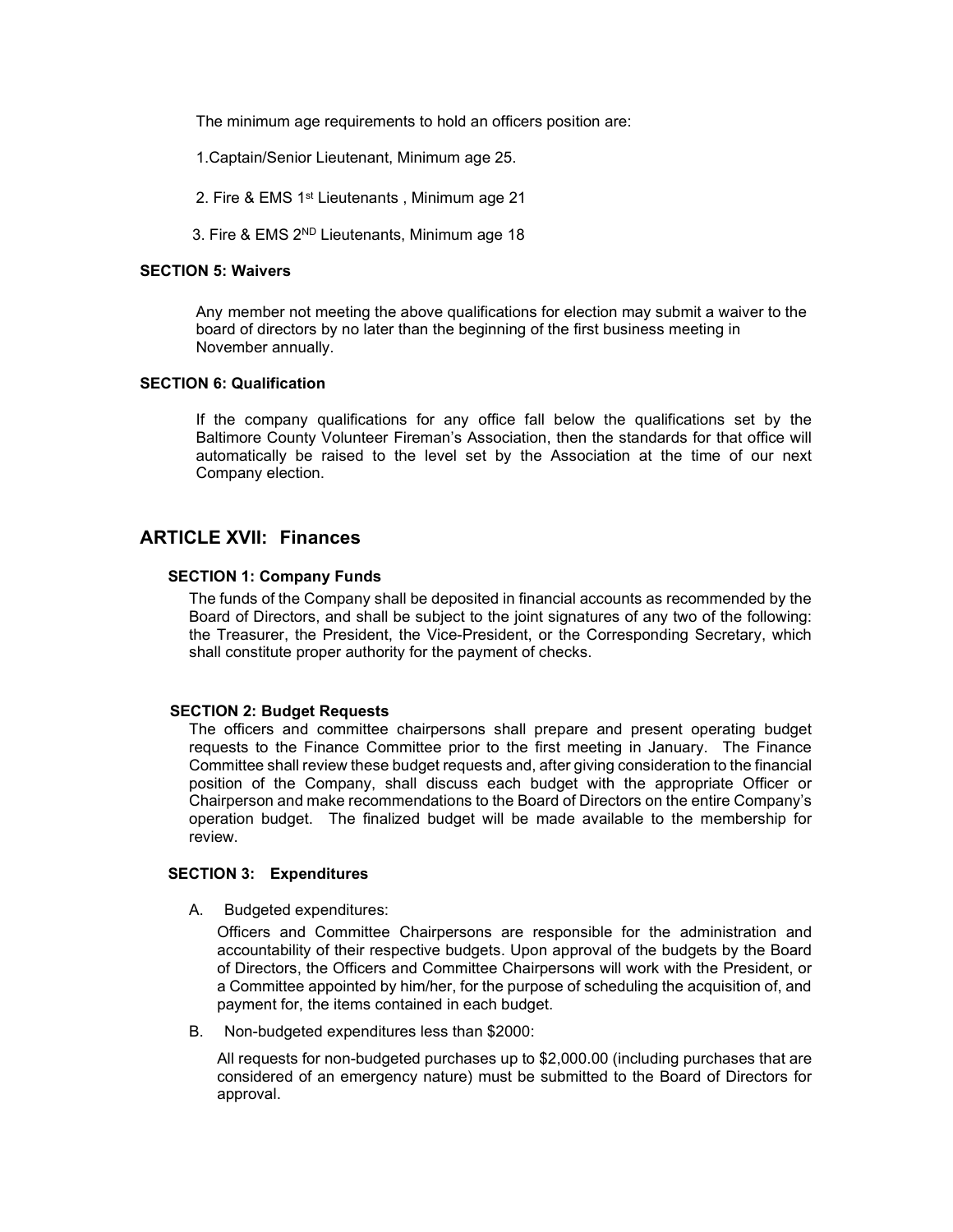C. Non-budgeted expenditures greater than \$2000:

All requests in excess of \$2000.00 must be submitted to the applicable committee for its review and evaluation. At least three competitive bids must be obtained, and the financial effect of such an acquisition should then be reviewed with the Finance Committee. The results of such review along with the request for purchase will then be submitted to the membership for their approval.

#### SECTION 4: Audit

An audit shall be made at the end of each fiscal year and/or any other time as may be directed by the President, or the Board of Directors.

## SECTION 5: Reimbursement

The company shall follow the reimbursement policy as set forth by the Baltimore County Fire Department.

# ARTICLE XVIII: Corporate Seal

The Corporate seal shall be held by the Treasurer of the Company, to be used on any such documents as may be required.

# ARTICLE XIX: Order of Business

The following shall be the order of business at all meetings of the Company:

- 1. Call to Order
- 2. Lord's Prayer
- 3. Pledge of Allegiance
- 4. Attendance
- 5. Minutes of the last Business Meeting
- 6. Minutes of the last Board Meeting(s)
- 7. President's Report
- 8. Treasurer's report
- 9. Captain's report
- 10.EMS report
- 11.Committee reports
	- a) House
	- b) Fire Prevention
	- c) Fundraising Committee
	- d) Finance
	- e) Audit
	- f) Nominating
	- g)Membership
	- h)Fund Drive
	- i) LOSAP
	- j) Paid EMS

k) Other

- 12. Communications and Notices
- 13. Association Meeting Report
- 14. Old Business
- 15. New Business
- 16. Good of the Company
- 17. Adjournment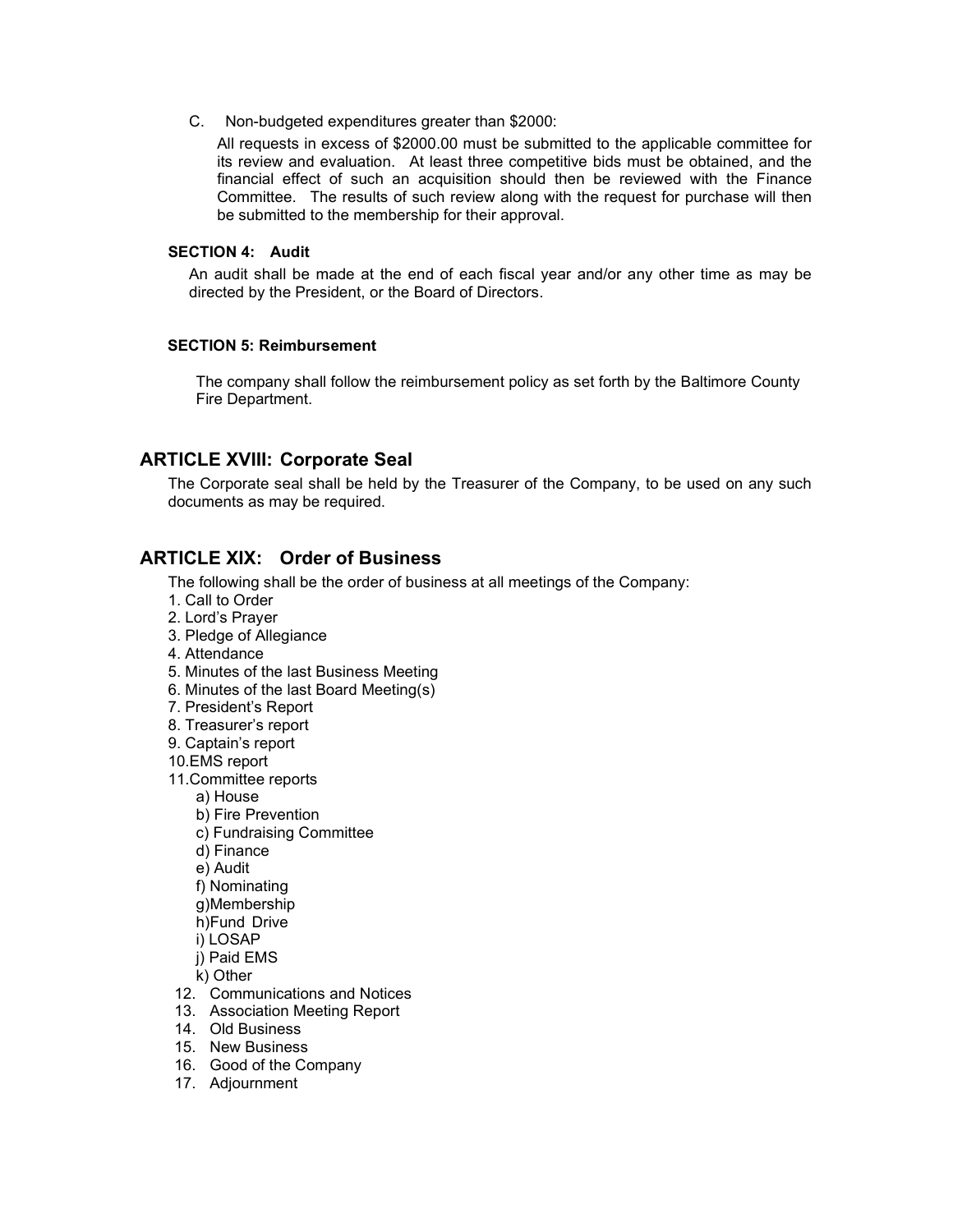# ARTICLE XX: Committees

#### SECTION 1: Standing Committees

A. The President shall appoint members to the following Standing Committees:

- 1. Nominating
- 2. Auditing
- 3. House
- 4. Membership
- 5. Fund Drive
- 6. Constitution & Bylaws
- 7. Finance
- 8. LOSAP
- 9.Other committees as he/she may deem necessary
- B. The Captain shall appoint members to the following committees:
	- 1. Fire Prevention
	- 2. Equipment Maintenance

#### SECTION 2: Length of Term

These committees shall remain active and responsible until such business has been finally disposed of and/or such committees are discharged.

## SECTION 3: Committee Reports

Any Committee formulated for any specific task must make a detailed report of their actions within thirty (30) days from the completion of its assignment. A copy of such a report shall be turned over to the Corresponding Secretary for filing in the Company records.

## ARTICLE XXI: House Committee

#### SECTION 1: Responsibility

The House Committee shall have responsibility of the maintenance of the buildings and the grounds owned and/or operated by the Company, subject to direction of the Board of Directors.

# ARTICLE XXII: Hall Committee-Deleted

# ARTICLE XXIII: Membership Committee

 A minimum of four members of the membership committee shall be present during any discussion and/or decision making concerning any members status in the Fire Company. These shall include one representative from each branch of the Fire Company and the Membership Chairperson:

1. Board of Directors representative

2. EMS representative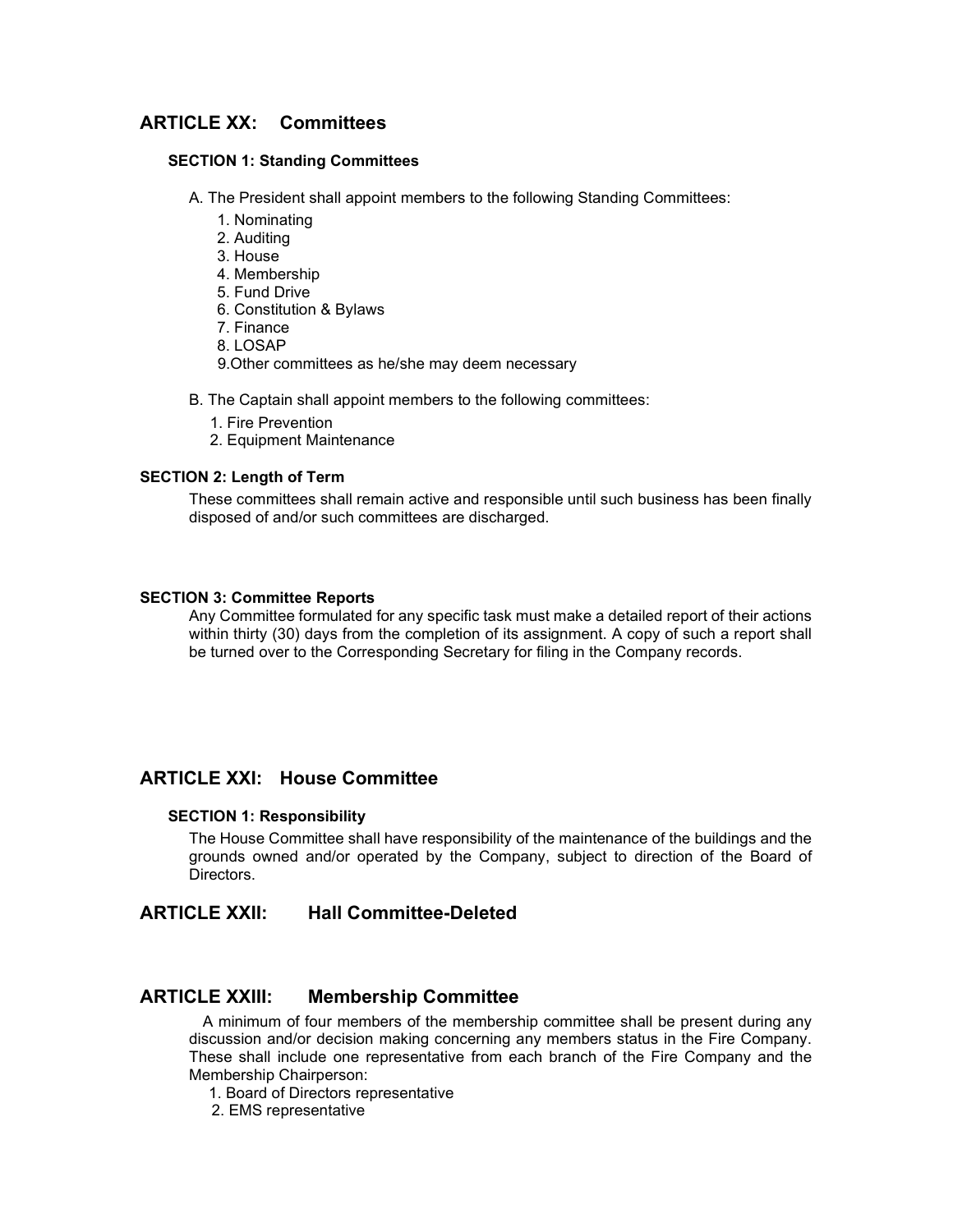- 3. Fire representative
- 4. Membership Chairperson:

Statistics will be calculated from September 30<sup>th</sup> of the previous year through October 1<sup>st</sup> of the current year for the purpose of determining eligibility for the nomination and election to office. The Membership Committee will review member statistics annually by the first business meeting in October. Those members not meeting their annual statistical requirements by the first meeting in October will be notified by non-certified U.S. Postal Mail.

# ARTICLE XXIV: Finance Committee

## SECTION 1: Composition

The President shall annually appoint a Finance Committee, which shall include, but not be limited to, the President, the Vice-President, and the Treasurer.

## SECTION 2: Duties

It shall be the duty of such a committee to provide advice/recommendations to the Board of Directors and/or the general membership concerning financial matters of the Company. The committee shall receive budget requests from applicable officers and other committees and shall annually present a budget to the Board of Directors and general membership, the purpose of which shall be to anticipate income and expenses of the Company and recommend measures that will keep the Company on a "sound" financial foundation.

# ARTICLE XXV: Paid EMS Committee

## SECTION 1:

 The Paid EMS Committee will oversee scheduling and develop SOP's for paid EMS Crews. This committee will provide quarterly statements to the Treasurer and keep records for the program.

# ARTICLE XXVI: Intoxicating Beverages and Drugs

#### SECTION 1: Intoxicating Beverages

There shall be no intoxicating beverages consumed on the property of the Company (except at social functions) nor shall any person or persons be permitted on the Company property when under the influence of alcohol or drugs. Areas designated for the consumption of alcohol shall be the social hall and adjoining rooms on the second floor. If a social function that is sanctioned by the Company utilizes the equipment bay area, then it and its associated corridors will be included. The Company may sanction other areas of the property as unique social affairs occur.

## SECTION 2: Emergency Scene

No member shall be at the scene of any emergency under the influence of alcohol or drugs.

## SECTION 3: Enforcement

Every Officer of the company shall be responsible for enforcement of this article, and any violations, shall be grounds for dismissal from the Company by the Board of Directors.

# ARTICLE XXVII: Disciplinary Process and Appeal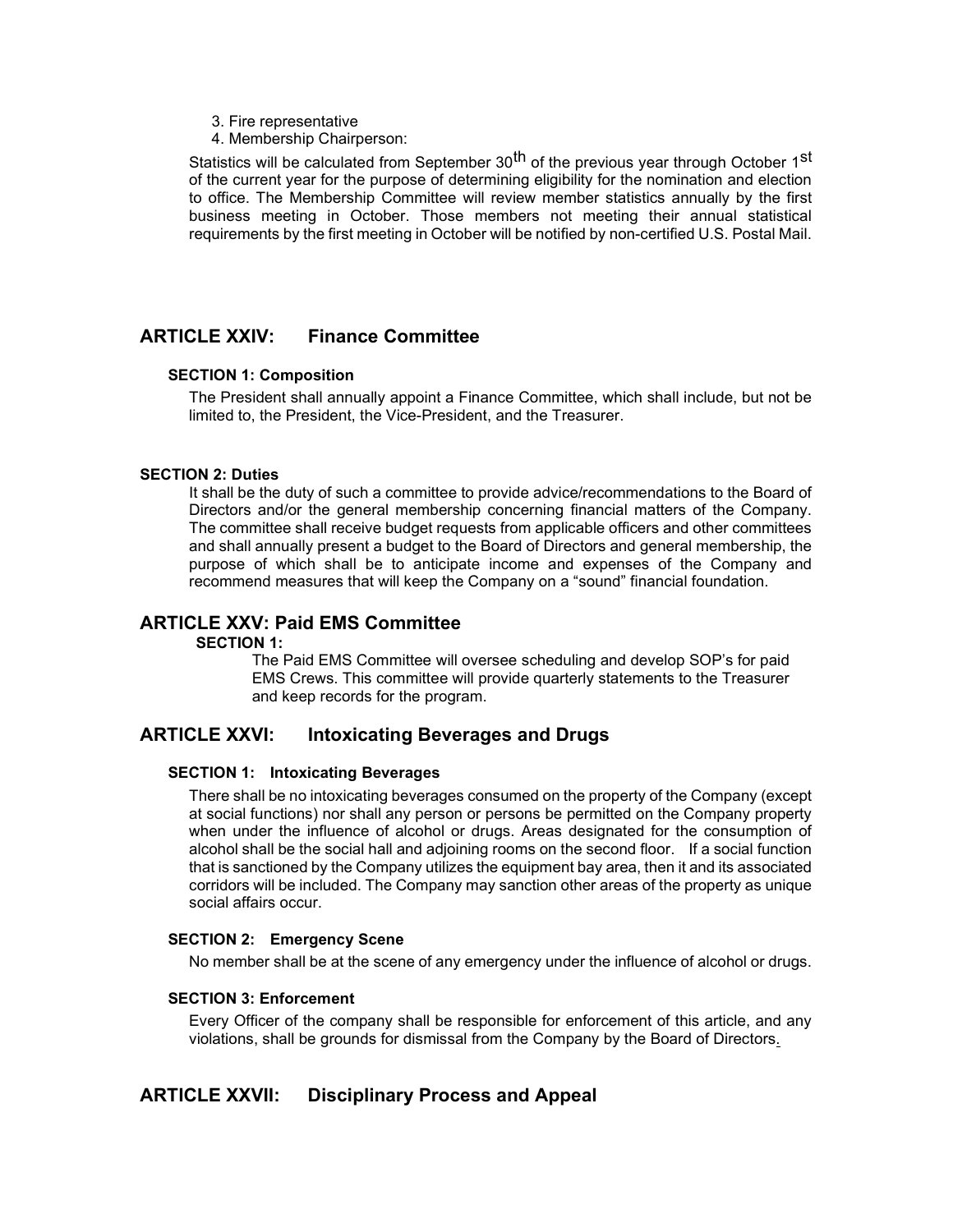#### SECTION 1: Causes of Charges

Disciplinary action may be considered for any member for the following reasons: A) Any disobedience of lawful orders issued in accordance herewith.

- B) Neglect of duty.
- C) Breach of trust of fiduciary duty.
- D) Improper actions or conduct.
- E) Violation of any criminal law.
- F) Violation of the Bylaws, Manual of Operations or rules and regulations of the Company.
- G) Improper words, actions, inaction or conduct unbecoming of a Member. (The conduct need not be related to the Company's activities or property; either directly or indirectly.)

#### SECTION 2: Presentation of Charges

Any member may notify the Board of Directors, in writing, of an alleged violation of the rules of conduct. The member being charged shall have a right to a copy in writing of these charges and be given an opportunity to respond to it in writing within seven (7) days.

#### SECTION 3: Notification

A member being considered by the Board of Directors for punitive action is entitled to at least five (5) days advance notice by the Corresponding Secretary or the President's designee, in writing sent by regular mail to the last known address listed in the records of the Kingsville Volunteer Fire Company, e-mail or text, of all charges and date and time required for his/her appearance.

#### SECTION 4: Right to Advisor

A member being considered for punitive action has the right to an advisor, to be supplied by the member, at any time during the disciplinary process.

#### SECTION 5: Deliberation by the Board

- A) During the deliberation of any punitive action by the Board of Directors, only voting members of the Board shall be present.
- B) The member making the charges shall not be present during deliberation.
- C) A majority vote of the Board of Directors members present shall determine what, if any, disciplinary action will be taken.

#### SECTION 6: Notification of Decision

The Board shall attempt to contact the member by phone or in person within 48 hours to advise of the decision. If the member cannot be reached by these means, a letter will be sent to the member's last known address within 72 hours containing the Board's decision.

#### SECTION 7: Right of Reconsideration

The Board maintains the right to reconsider any disciplinary action taken on its own motion at any time.

#### SECTION 8: Right of Appeal

Any member who has had disciplinary action taken against them has the right to appeal to the general membership. This appeal must be submitted by the member, in writing, within thirty (30) days of the notification of the Board's decision and containing not less than thirty (30) signatures of voting members. The appeal shall be brought to the floor of the next regularly scheduled business meeting or at a special meeting if designated by the President.